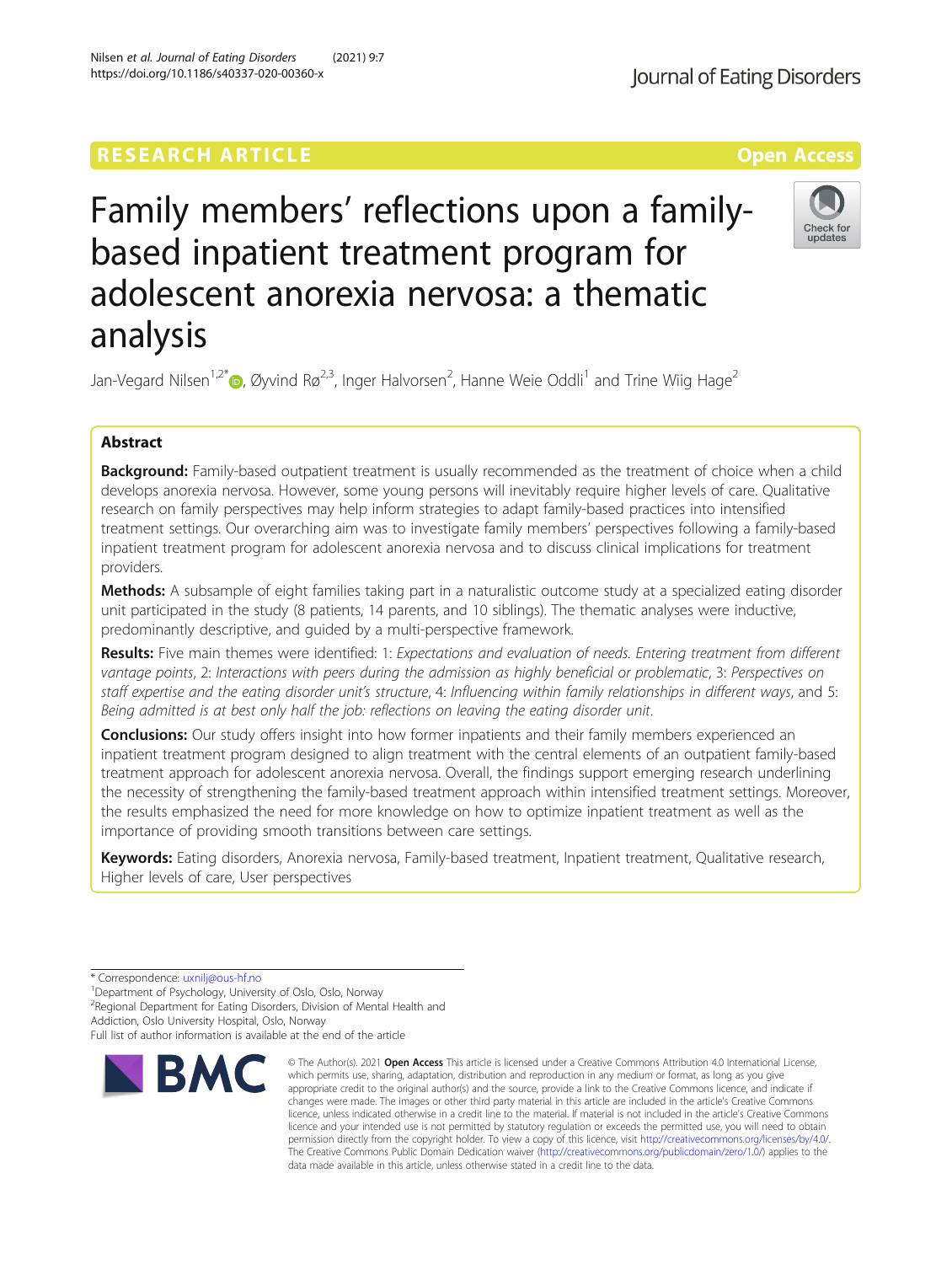### Plain English summary

Inpatient treatment of anorexia nervosa has traditionally been individually based. At large, this has usually meant that the young person with anorexia nervosa has been separated from their family during a hospital admission, while parents and family-members have had the chance to visit for treatment meetings, support and therapy sessions. Inspired by the promising research on outpatient family-based treatment, a treatment model that put a lot of emphasis on supporting the parents and "the family as a whole" during treatment, some treatment centers around the globe has started to hospitalize parents and siblings together with the young person with anorexia nervosa. The present study offers insight into how family members have experienced taking part in such a familybased inpatient treatment program. The family members demonstrated considerable diversity in viewpoints. Without prescribing definitive answers, we believe the results have several important implications for treatment providers working within a family-based inpatient treatment approach.

#### Background

Outpatient family-based treatment, either the wellknown "Maudsley approach" [\[1\]](#page-12-0) or manualized familybased treatment (FBT-AN) [[2\]](#page-12-0), is usually recommended when a young person develops anorexia nervosa (AN) [[3\]](#page-12-0). Still, inpatient treatment is often required for childand adolescent AN, both because of the complexity and symptom severity, but also due to the lack of accessible recommended outpatient treatments in many regions [\[4](#page-12-0), [5\]](#page-12-0). Inpatient treatment is also frequently used when a young person with severe AN does not achieve adequate progress at an outpatient treatment facility [[6](#page-12-0), [7](#page-12-0)]. For some, a more intensive level of care is required even when the young person and their family receives highly specialized, evidence-based outpatient treatment, as no treatment is a panacea [[8\]](#page-12-0).

Inpatient treatment demands a lot of resources, including human and financial [\[4,](#page-12-0) [9\]](#page-12-0). Availability is typically limited, as most specialized treatment centers have strict admission criteria and offers only a few beds for a large catchment area [[7](#page-12-0), [10](#page-12-0)]. Inpatient care is recognized as a highly multifaceted and complex endeavor, and to date, no internationally agreed upon treatment guidelines for AN exist to guide clinicians on how to efficiently and effectively provide and manage inpatient care [[4,](#page-12-0) [11](#page-12-0)]. Importantly, inpatient care has shown to have uncertain long-term effects, as many of the patients fail to maintain improvements achieved during admission [[4,](#page-12-0) [12\]](#page-12-0). The latter is mirrored in the relative high relapse rates for this population-at-large, and underscores the importance of improving inpatient care as well as collaboration with the referral system to facilitate transitions [[13\]](#page-12-0).

Developing better ways to optimize the inpatient treatment setting for young persons with AN has been called for by recent ED studies  $[4, 11]$  $[4, 11]$  $[4, 11]$  $[4, 11]$ . Due to promising evidence from the last two decades of development and research on outpatient family-based treatments, some treatment centers around the globe have begun to incorporate key tenets of outpatient family-based treatment into higher levels of care [\[6](#page-12-0), [7](#page-12-0), [10,](#page-12-0) [14,](#page-12-0) [15\]](#page-12-0). Most developments have been pioneered by highly specialized treatment centers aiming to align the core features embedded in evidence-based FBT within intensified treatment programs. This work aims to both optimize the provision of care during hospitalizations and importantly, to enhance the maintenance of effects following discharge [\[7](#page-12-0), [10](#page-12-0), [11,](#page-12-0) [14\]](#page-12-0).

Research investigating the potential benefits of adapting family-based interventions at higher levels of care is emerging, yet remains scarce [[7,](#page-12-0) [16](#page-12-0)–[19](#page-12-0)]. A recent study from an Australian context investigated the effects of a brief admission prior to outpatient FBT and showed that admitting the family for an intensified two-week program offered the families an opportunity for relational strengthening and re-unification, thereby providing a stronger foundation for outpatient FBT [\[18\]](#page-12-0). Another study found that although outpatient FBT cannot be replicated at higher levels of care, treatment principles can be effectively adapted to a day treatment program [[6,](#page-12-0) [16](#page-12-0)]. Our own research on outcome following admission to a family-based inpatient treatment program also found that enhancing the family-based focus during hospitalization is a promising approach for those who fail to respond to outpatient treatment [\[7](#page-12-0)].

With the current study, we aimed to extend our prior research on a family-based inpatient treatment approach for adolescent AN, which has to date focused upon outcome [[7](#page-12-0)], treatment satisfaction [\[20](#page-12-0)], siblings' experiences [[21\]](#page-12-0), and user experiences [\[19](#page-12-0)]. In the present study, we provided a multiperspectival approach to extend our knowledge beyond the single-position approach previously applied in our qualitative studies [\[19](#page-12-0), [21,](#page-12-0) [22](#page-12-0)]. Specifically, the research question focused upon how to characterize the multiple user perspectives of parents, siblings and patients' belonging to a single family following admission to a family-based inpatient treatment program at a specialized eating disorder unit (EDU) for adolescents with AN.

## Methods

## Research design

The study was a qualitative descriptive study and formed part of a larger naturalistic outcome study investigating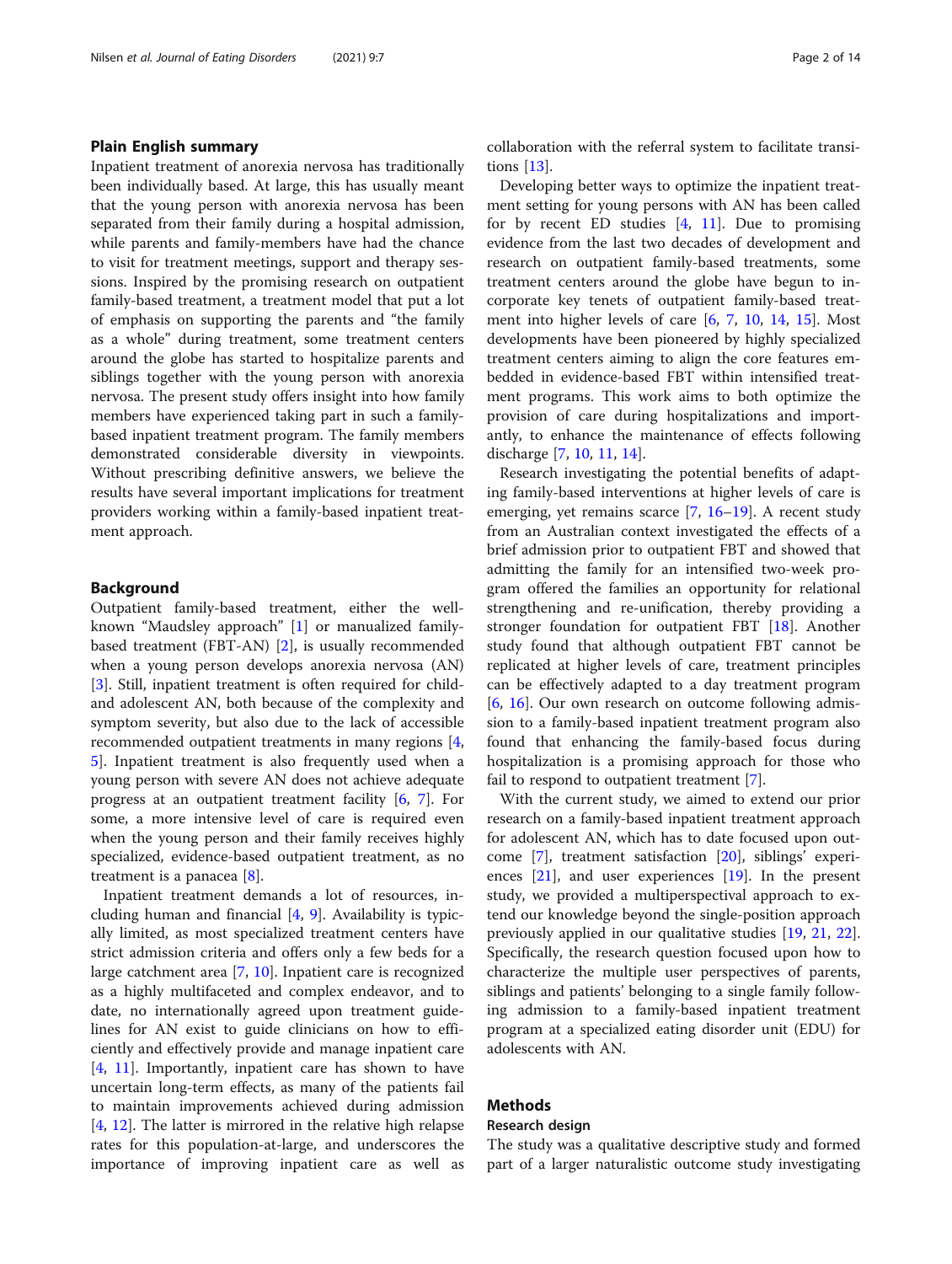different aspects related to a family-based inpatient program.

#### **Ethics**

Ethics approval was obtained from the Regional Committee for Medical Research ethics, South East Norway [REK2014/2223]. All participants provided written consent to take part in this research. All names in the results section are pseudonyms.

#### Participants and sampling procedure

Post-treatment perspectives from eight former inpatients and their family members were included (8 former patients, 14 parents, and 10 siblings). All participants took part in a family-based inpatient treatment program at a specialized EDU between 2008 and 2014. This subsample was purposively derived from the complete data set of thirty-seven inpatients participating in the main outcome study [[7\]](#page-12-0). The eight families were selected because we had post-treatment interview data from patients, as well as their siblings and parents. This sampling choice mirrored our aim to investigate user perspectives from multiple positions within a single family and enable within and between family comparisons.

Mean age at admission was 15 years (range: 12–18) and mean age at follow up was 19 years (range: 16–21). Mean length of stay was 21.4 weeks (range: 8–58), including planned leaves as part of the treatment program. All patients had an admission diagnosis of AN. No statistically significant differences existed between the 8 participants and the 29 non-participating patients for the following variables: age at admission, duration of ED before admission, length of stay, weight and BMI percentile at admission and discharge, time elapsed between discharge and follow up and EDE-Q global score at follow up.

All patients had received previous outpatient treatment at specialized mental health services, as well as prior inpatient treatment at a medical and / or psychiatric unit. During the follow-up interviews, 5 of the former patients did not meet the criteria for any DSM-5 ED diagnosis. In seven of the eight families, the parents were married. Six of the parent interviews were conducted with both parents together; two of the interviews were conducted only with the mother. Siblings' mean age at admission was 11 years (range: 6–16) and mean age at follow up was 15.4 years (range: 11.9–23). None of the siblings reported any previous treatment experiences beyond visitation during hospitalization of their sibling. Only one of the siblings had attended a family session at the local outpatient clinic.

Overall, our sampling strategy was guided by the acknowledgement that each and every participant inevitably represented themselves and their subjective

opinions and perspectives, and further, that the themes generated through the qualitative analysis would be judged more or less as representative or relevant within different clinical contexts by the reader, an approach to generalization often recognized as a case-to-case transferability [[23](#page-13-0)].

#### Treatment setting

In 2008, the EDU changed the treatment program in order to provide a family-based inpatient treatment program. This restructuring was guided by a) the promising evidence-base from research on outpatient family-based therapy for AN, b) the wish to prevent separating the ill child from caregivers during hospitalizations and c) the specific legal situation in Norway, where children have a legal right to be accommodated by a parent during hospitalization. Since then, up to 5 families have been treated at the same time [[7](#page-12-0)].

As outpatient FBT was originally a manualized version of the family-based treatment approach developed at the Maudsley hospital, the EDUs inpatient treatment program has undoubtedly been influenced by both sources. Although these two outpatient treatment models are today recognized by some differences, they share the common core features that, taken together, have been influential for treatment adaptations at the EDU. These features include charging parents with more responsibility during the admission (i.e., continually aiming to facilitate parental empowerment throughout treatment), externalizing the ED, together with aligning treatment with the non-blaming/non-etiological/non-authoritarian therapeutic stances embedded in both outpatient treatment models. Although the EDU has not adhered to a strict manualized FBT approach, the EDU has continually aimed to align treatment with the core features and therapeutic stances associated with outpatient FBT [[2](#page-12-0), [11,](#page-12-0) [24](#page-13-0)]. Generally, the treatment program corresponds to the first phase of outpatient FBT, as the main aim during admissions has been to enable AN symptom improvement. Contrary to standard outpatient FBT, however, the treatment team has had the final say on the meal plans during admissions. This decision-making process has commonly been done in close collaboration with the parents and only when viewed appropriate involved the patient, during the weekly treatment meetings (i.e., dependent on progress). During later phases of hospitalization, the focus has gradually shifted towards encouraging the adolescent to assume more responsibility for eating, with continued parental supervision. All families had weekly treatment meetings with a multidisciplinary team. Parents were provided with parental counseling. Staff had daily scheduled meetings with both parents and the young person. Families were usually offered family therapy sessions twice a week and some of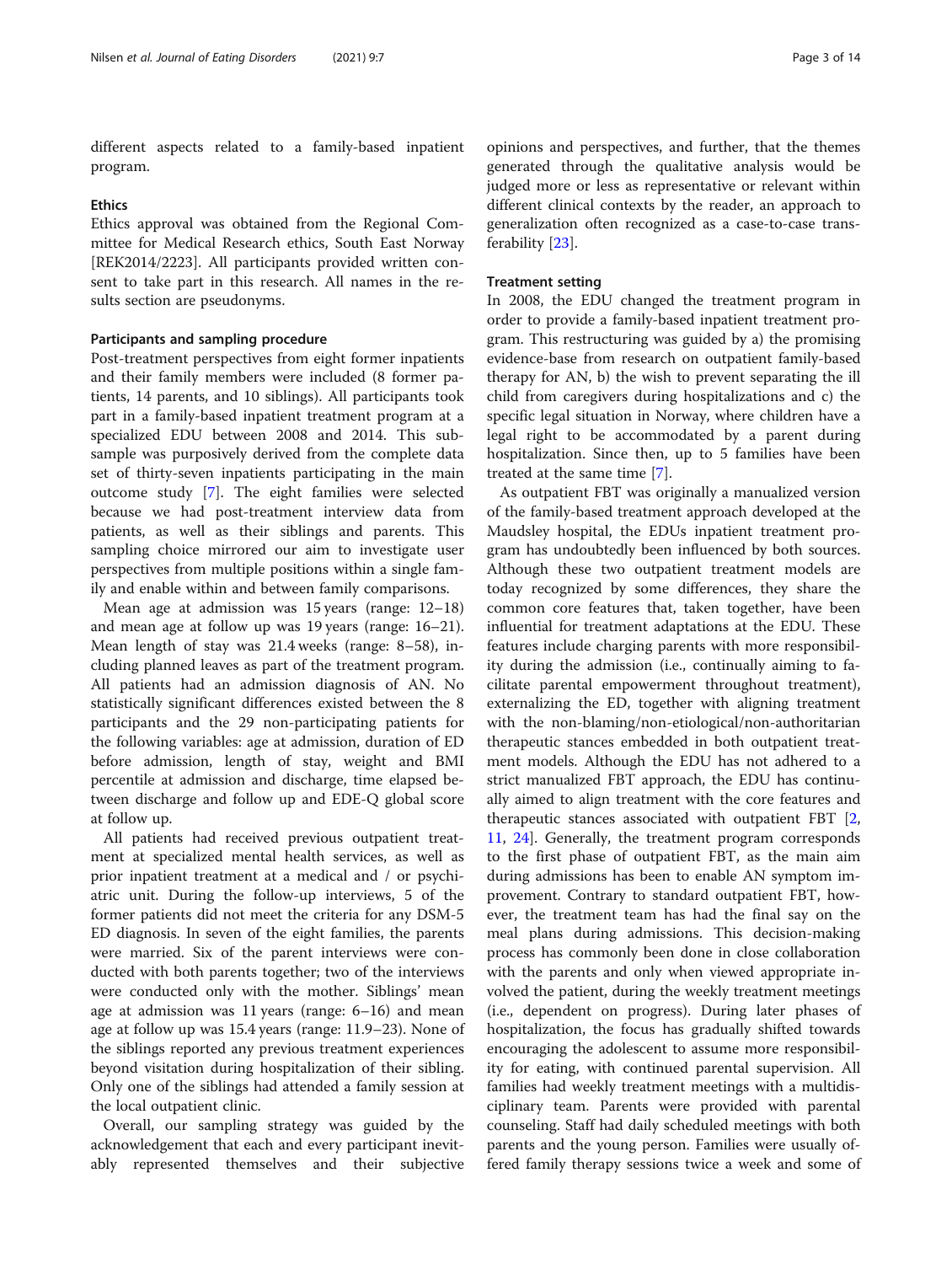the patients were offered individual sessions. Supplementary sessions were typically arranged in collaboration with the patient and parents. As a rule these individual sessions were intended to align with the overarching family therapeutic approach and could be viewed as predominantly supportive or motivational sessions, aiming to support the young person's treatment engagement together with helping them appreciate the greater responsibilities obtained by the parents. During some phases between 2008 and 2014, parents have been offered a parenting course inspired by the skills-based parent program developed at the Maudsley hospital [[25\]](#page-13-0), and for the majority of the time period (i.e., between 2008 and 2014) the EDU has provided weekly parent groups facilitated by staff, where the parents themselves were in charge of the content.

At discharge, all patients and families were transferred back to their local mental health services. Although siblings were welcome to take part in the admission, most families arranged for siblings to remain at home during the majority of the hospital admission. Siblings, however, could participate in family therapy sessions and family meals during visits to the EDU. Occasionally, a sibling group has been offered at the EDU led by a senior nurse or clinical psychologist.

#### Interview guides and interviews

Interview guides were developed separately for patients, parents and siblings by a group of experienced clinicians led by a senior researcher [IH]. Interview guides were piloted and revised before the final completion. Despite subtle differences, all interview guides were semistructured and organized into three broad sections to cover perspectives related to the pre- admission phase, admission, and post discharge. Patients and siblings were interviewed individually. Parents were given the opportunity to choose whether they wanted to be interviewed separately or together.

Interviews were administered in 2015. A team of 5 senior clinicians and one advanced psychology student conducted the interviews, with one of the co-authors [IH] administering the majority of interviews (i.e., 14 of 26). The rest of the interviews were administered by the psychology student (i.e., 6 of the sibling interviews), and four specialist nurses (i.e., three specialist nurses conducted one interview each, and one specialist nurse and family therapist administered three interviews). Interviews were transcribed verbatim. Questions included how the participants had experienced the admission, whether they would have preferred any changes based on their experiences, an invitation to give their advice to the treatment providers and peers, together with questions on how they experienced the pre-treatment phase

and transitioning back home. The interview guides are available upon request.

#### Qualitative analyses

Starting out our analysis was inspired by a multiperspectival interpretative phenomenological analysis (IPA) framework [\[26\]](#page-13-0). During the initial process of conducting the analysis according to the steps outlined in multiperspectival IPA, we [JVN & TWH] encountered several dilemmas. In particular, we were concerned whether our data were sufficiently rich enough to utilize an interpretative or hermeneutic approach such as multiperspectival IPA. After thoroughly discussing these important dilemmas we concluded that the raw data, together with the original research question, were most likely better managed while applying a predominantly pragmatic descriptive thematic analysis (TA) approach [\[27](#page-13-0)].

Both TA and IPA share much in common. They offer the researcher a set of steps, or a road map, for conducting the analysis, they can both be multiperspectival (i.e., involve participants from different positions as including parents, siblings and patients) and they both aim to generate themes based on the original data. Still the most striking difference, we believe, and this became crucial for our conclusions, is that while IPA has strong historic roots in specifically hermeneutics and phenomenology [[26\]](#page-13-0), TA represents a more pragmatic, a-theoretic framework that enables the analytic team to position the analysis in more flexible ways [[27\]](#page-13-0). Critical for the current study was hence the assessment that our data was judged as more suitable for a descriptive TA approach, compared with the more interpretative stance recognizing the IPA framework.

Although unavoidably influenced by our initial analysis, we started over by re-familiarizing ourselves with the raw material while retaining the original multiperspectival approach. The first author [JVN] read and reread all transcripts together with preliminary coding, applying a more descriptive stance. At the same time, co-author TWH read the complete data set in order assist and collaborate in the evolving process, performing the role as a "critical friend" [\[28](#page-13-0)]. Again, we read and coded [chiefly performed by JVN] individual transcripts, one family at the time. We started out with the parents, followed by the index patient, and finally the siblings. Before finalizing the analysis, we scheduled weekly meetings to discuss the iterative process over a 2-month period. This work was done in accordance with the 6 steps outlined in TA [\[27](#page-13-0)]. After analyzing the individual interviews case- by- case, we used substantial time to explore whether we could find any thematic development that supported a shared family narrative, that is, we searched for themes potentially shared within the family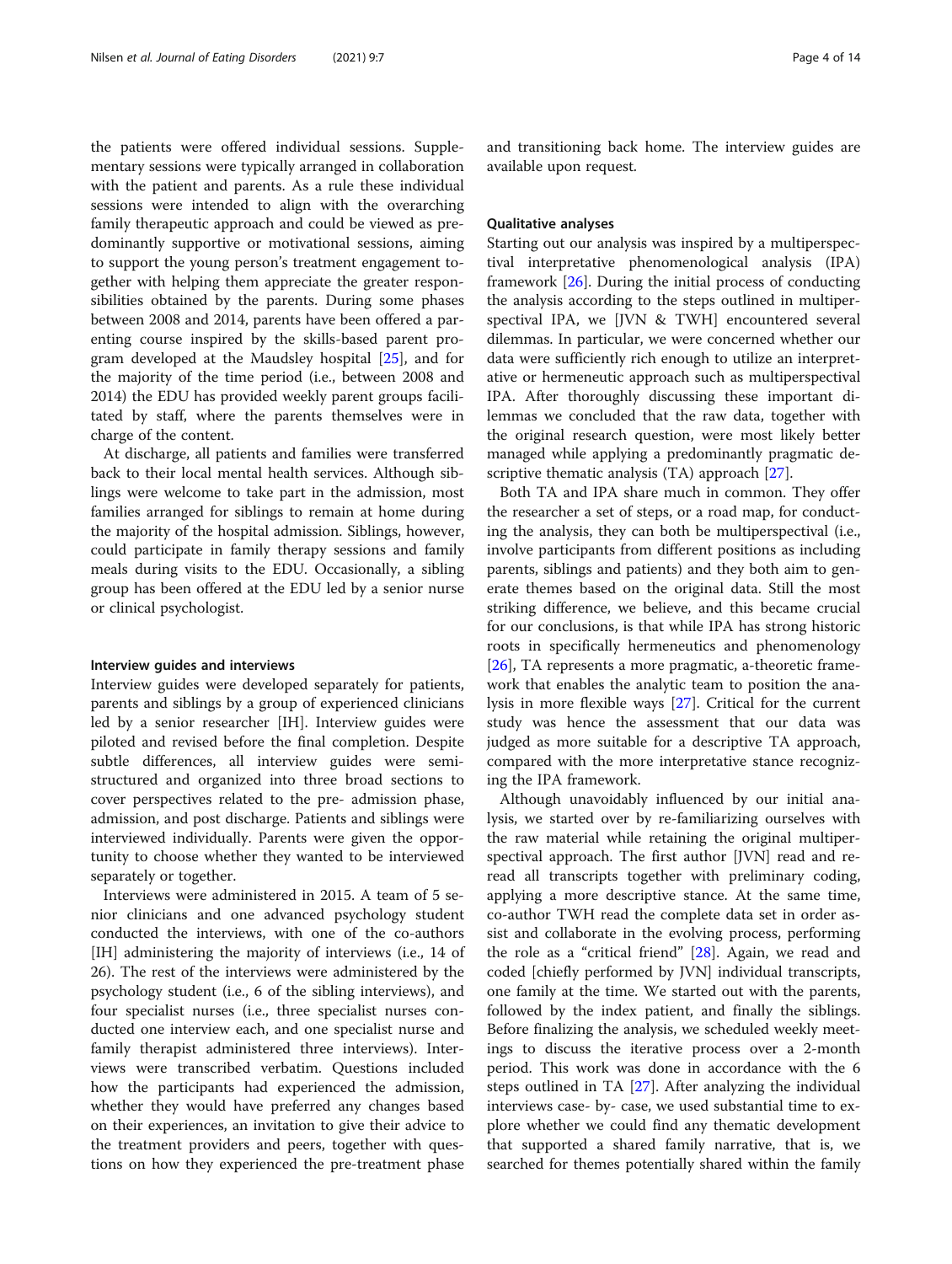<span id="page-4-0"></span>as a whole, and also for similarities and discrepancies between families.

## Results

A thematic structure of 5 main themes captured 14 subthemes, as outlined below (cf. Table 1 for a brief summary). During the analysis, we did not find evidence of a shared family narrative within the current sample. Rather than constructing "a shared family narrative" or mapping out themes on the "family level," it was interpreted that the participants' perspectives were predominantly influenced by both the position in the family (i.e., on an individual or between individuals level) and what we understood as the relationship to the ED. As outlined below, some of the subthemes were related to all family members, and these reflections are captured collectively under the same subtheme, whereas some subthemes represent views from one position alone (i.e., only the parents). All 8 families are represented with data excerpts.

## Main theme 1: expectations and valuation of needs. Entering treatment from different vantage points

This main theme reflected the perspective that young persons with AN (hereafter abbreviated as YP-AN) and their family members entered treatment from very different vantage points. This variation was predominantly interpreted as contingent on roles and responsibilities at

Table 1 Results

the time of the admission, together with what we determined as the relationship to the ED.

## Subtheme 1: "We needed a time-out": parents appreciating the admission as a much needed restart for the family

We couldn't handle the situation at home, we clearly needed help […] it's obvious. You feel very powerless as a parent when your child stops eating [Anna, a mother reflecting back on a sensation resonating with most parents prior to the admission. Although engaged in treatment prior to the familybased admission; expressing strong feelings of being disempowered as parents, combined with a growing sense of that "somebody" has to intervene as things were beyond parental control]

Although some of the parents recalled initial skepticism and ideally wanted to manage the situation at home without intensified treatment efforts, parents entered treatment with an overall high degree of readiness, as most "longed for the admission to finally start." Generally, parents recalled the pre-admission phase by interpersonal tension and high levels of within-family conflicts. They voiced multiple examples of how the family and individual family members had accommodated to the ED over time. Simultaneously, most parents

| <b>Main themes</b>                                                                           | <b>Subthemes</b>                                                                                                                                                                                                                                                                                                                                                                                                                                                                                                    |
|----------------------------------------------------------------------------------------------|---------------------------------------------------------------------------------------------------------------------------------------------------------------------------------------------------------------------------------------------------------------------------------------------------------------------------------------------------------------------------------------------------------------------------------------------------------------------------------------------------------------------|
| 1: Expectations and evaluation of needs. Entering<br>treatment from different vantage points | Subtheme 1: "We needed a time-out": parents appreciating the admission as a much<br>needed restart for the family – parents ( $N = 14$ )<br>Subtheme 2: From opposition to realizing that "something had to happen" - patients<br>$(N = 8)$<br>Subtheme 3: The admission arriving as a surprise – siblings ( $N = 8$ )                                                                                                                                                                                              |
| 2: Interactions with peers during the admission as<br>highly beneficial or problematic       | Subtheme 1: Sharing, learning and recognition of oneself in the other – parents ( $N = 14$ )<br>and siblings $(N = 5)$<br>Subtheme 2: Peer interactions as problematic: heightened pressure and symptom<br>contagion – patients ( $N = 6$ ) and parents ( $N = 2$ )                                                                                                                                                                                                                                                 |
| 3: Perspectives on staff expertise and the EDU<br>structure                                  | Subtheme 1: Improved understanding of ED and insight into the young patients<br>challenges – parents ( $N = 14$ ) and siblings ( $N = 7$ )<br>Subtheme 2: Strengthening parental authority and re-establishing normalized meal rou-<br>tines – parents ( $N = 9$ )<br>Subtheme 3: Enabling necessary weight gain – parents ( $N = 8$ ), patients ( $N = 3$ ) and<br>siblings $(N = 4)$<br>Subtheme 4: The unintended potential of treatment keeping parents in a bystander<br>position – <i>parents</i> ( $N = 5$ ) |
| 4: Influencing within-family relationships in different<br>ways                              | Subtheme 1: Strengthening within family relationships - siblings ( $N = 5$ ), parents ( $N = 10$ )<br>and <i>patients</i> $(N = 6)$<br>Subtheme 2: The potential of maintaining or increasing fragmentation – siblings ( $N = 5$ )<br>and <i>parents</i> $(N = 4)$                                                                                                                                                                                                                                                  |
| 5: Being admitted is at best only half the job:<br>reflections on leaving the EDU            | Subtheme 1: Leaving the EDU while the ED is still on board - parents ( $N = 10$ ) and<br>patients $(N = 4)$<br>Subtheme 2: Being transferred back to where it did not work out in the first place –<br>parents ( $N = 8$ ) and patients ( $N = 5$ )<br>Subtheme 3: For siblings, leaving the EDU meant leaving treatment for good: calling for<br>better sibling involvement – siblings ( $N = 8$ ) and parents ( $N = 10$ )                                                                                        |

Note: To indicate the robustness of findings, the number of participants sharing views within each subtheme is listed in parenthesis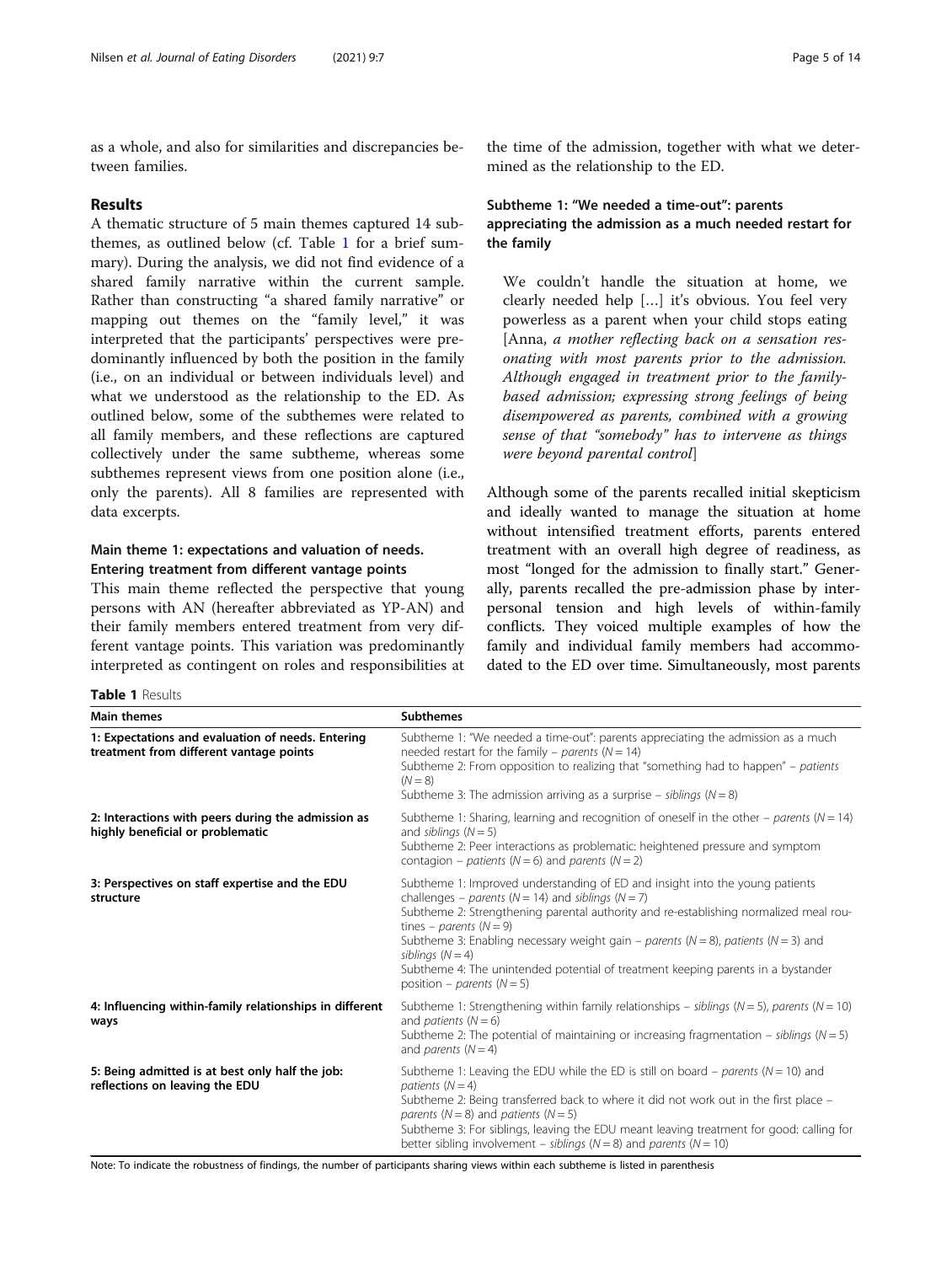recollected feeling renewed hope when reflecting on the time prior to the admission; anticipating that this new treatment effort could be helpful, "finally we were going to get help." Looking back, all parents described "a sense of relief" when the referral to the EDU was accepted. Most parents also recalled they found it important that the EDU was deliberately providing space for the whole family, "as this was a family issue."

## Subtheme 2: from opposition to realizing that "something had to happen"

Contrary to their parents, all but one of the YP-AN remembered opposing treatment at the time of the admission.

I was kind of… forced… I was really fed up with treatment and did not want to be there [Brenda, 20 years, 14 during the admission, an extract resonating with most YP-AN at the time of the admission, as they overall recalled low readiness for a new treatment effort]

Reflecting back from a more distant position, all eight former patients acknowledged that something had to happen at the time of the admission, as they remembered things were not working out at home or even at the treatment facility where they had received therapy.

I guess I thought, "I'm not going to go there". That it was totally unacceptable. I guess I didn't imagine that I needed another admission, after [recently] being discharged at the medical ward… […] It was necessary, I see that now. That I got help somewhere, so, if it was at [name of unit] or a different place, I don't know, but it was nevertheless essential that they stopped me from losing further weight… [Molly, 18 years, 15 during the admission, *although* her vantage point was characterized by initial opposition, the excerpt showed how her perspectives on being admitted had changed over time]

One YP-AN reflected contrary views, as she voiced high levels of pre-admission readiness, recalling that she felt extremely exhausted, and "ready for somebody to take over control," as she recognized that everything pertaining to food and meals was far beyond control. She also remembered thinking that although she really wanted change, she was unable to make the necessary changes alone.

#### Subtheme 3: the admission arriving as a surprise

I thought it was very peculiar. Very extraordinary, that my family had to be hospitalized. That my sister, that she had any problems? She was very conscientious and was feeling really, very well, I thought [...] that she needed help, that there was a problem, that I found very strange [Sister, Catherine, 14 years, 10 during the admission, reflecting back on the admission arriving as a surprise]

None of the siblings had previously been involved in family-based treatment for AN. In general, siblings described that the admission came as a big surprise. For the two siblings that did not express this viewpoint, one was apparently well-informed and also very eager to take part in the admission. Resonating with the YP-AN views captured in subtheme 2, some of the siblings recalled feeling oppositional when they learned the admission was family-based and they were expected to participate. For some, the sensation of surprise thus developed into sheer resistance.

I was very negatively inclined. I did not like the fact that we were supposed to be admitted, that I had to stay there. I never stayed there. Me and my little brother were always at home together with either mom or dad […] I remember they asked if I wanted to stay over, but I didn't want to, I didn't feel it was right… [Sister, Jenna, 15 years, 12 during the admission, reflecting back on her immediate reactions when learning she was supposed to be admitted too]

## Main theme 2: interactions with peers during admission as highly beneficial or problematic

This main theme captured participants' views on being admitted to a treatment setting in which they had the opportunity to interact with peers. Common for all participants was that the family-based admission represented the first time they were admitted together with other families. The subthemes revealed that peer interactions were viewed as predominantly beneficial (subtheme 1) or problematic (subtheme 2).

## Subtheme 1: sharing, learning and recognition of oneself in the other

I think everybody felt that it was really useful to recognize that others had, in fact, experienced the same, or at least something in the same way. That it wasn't all about us. I believe that is important for parents too, to know that you're not alone on this [Father, Paul, reflecting back on the peer group for parents. Although facilitated by staff, the group focused on issues the parents raised on that particular day]

Parents and siblings both viewed being admitted together with other families as largely supportive and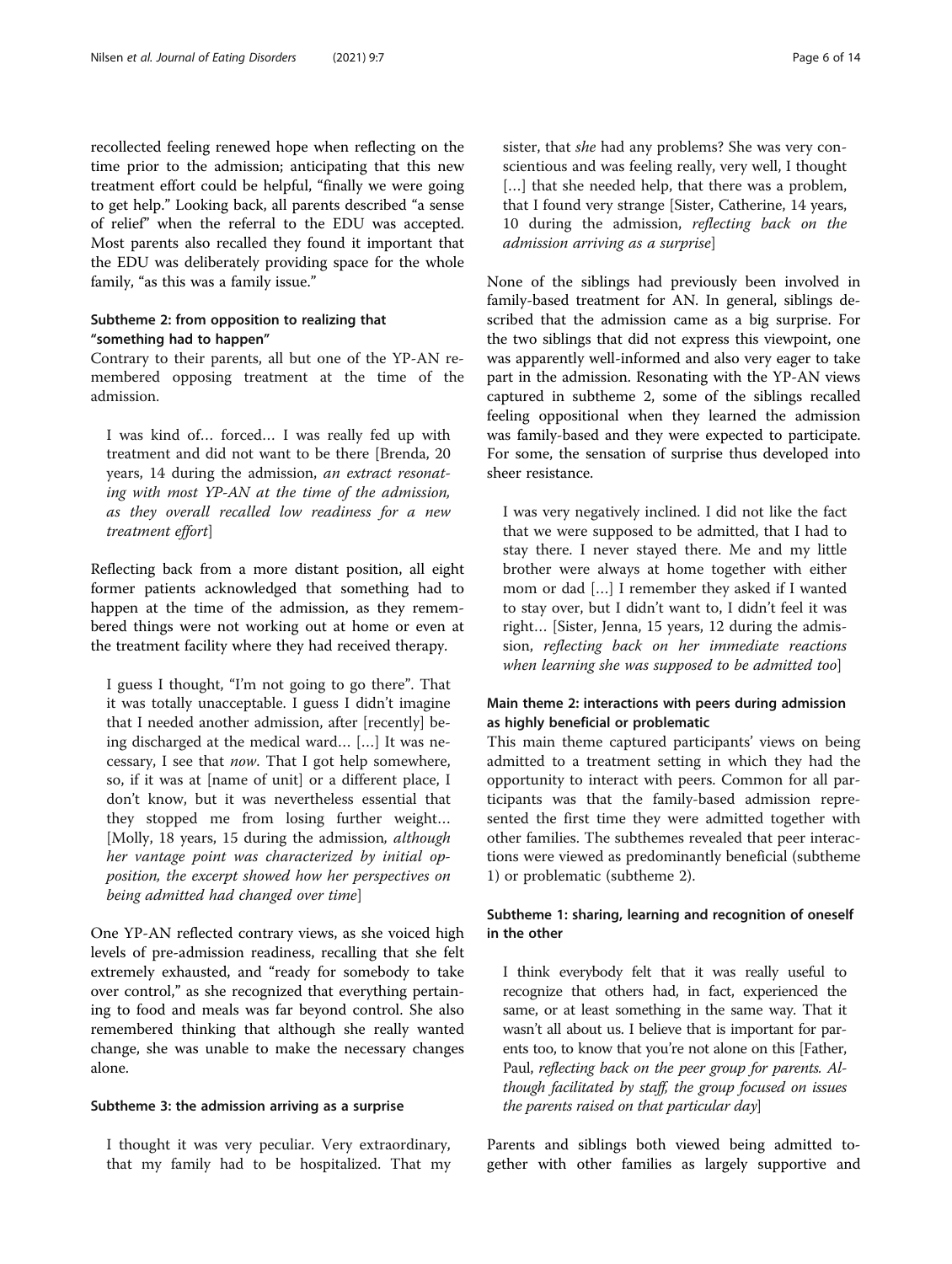meaningful. Parents emphasized that having weekly meetings scheduled with other parents was a very supportive experience. They typically recognized that their own within-family struggles, as well as the numerous challenges with the health care system, resonated with others, i.e., "increased feeling of connection," "we were not the only ones," "others held similar experiences as ours," "it was not only us that reacted to such behaviors." Additionally, some parents remarked that it was often easier to discuss issues with other parents compared to professionals.

For siblings who interacted with other siblings during the admission, the prospect of meeting others was viewed favorably, especially among siblings of the same age with shared interests. Whereas few parents spontaneously interacted with other parents or family members during the admission, siblings reported more frequent encounters.

I think it was pretty nice. Then I understood that it wasn't only me that had it like that. Somebody else had the same, like me. It felt, I think it was a good thing to be together with somebody else that had similar challenges [Brother, Kenneth, 15.5 years, 12 during the admission; on the perceived benefit of meeting other siblings during the stay]

## Subtheme 2: peer interactions as problematic: heightened pressure and symptom contagion

For me, the surroundings were very negative… and I guess I was very susceptible too, and that I think everybody was [YP-AN, Jane, 21 years, 16 during the admission, on being admitted with peers with severe challenges in a vulnerable phase, a sensation resonating with the majority of the YP-AN when reflecting back on interactions with peers]

None of the patients shared stories of supportive interactions with fellow patients or other families. Quite the contrary, the YP-AN seemed to strongly feel that being admitted with peers was problematic. They recalled peer interactions frequently led to comparisons and negative competition. Some also acknowledged they, too, likely exerted negative pressure on others. Several of the YP-AN concluded that being admitted with peers with AN is potentially very problematic and should be handled carefully. Overall, parents perceived peer interactions between YP-AN as less problematic, although some did recollect that their child probably learned new and negative symptom behaviors, most likely due to observing and imitating peers during the admission.

## Main theme 3: perspectives on staff expertise and the EDU structure

Both parents and siblings voiced that interacting with, and getting support from, experienced staff together within a structured treatment setting was beneficial for understanding the ED, strengthening parental authority, and reestablishing normalized meal routines. Several also emphasized that the EDU structure and staff expertise were crucial factors enabling weight gain and ED symptom improvement. Finally, this main theme also captured that, although staff expertise and the structure of the EDU were viewed as beneficial overall (especially voiced by parents), some aspects could, in certain instances, be interpreted as non-intentionally maintaining the ED.

## Subtheme 1: improved understanding of the ED and insight into the young patients challenges

That we learned more about the ED. That we could be present… and maybe that mom and dad learned to be more firm when telling my sister that she needed to eat [Brother, Kenneth, on what he believed was especially valuable for the family; both a better understanding and that the parents were able to manage the meals more efficiently]

Most of the parents, and some of the siblings, recalled benefiting from the staff's expertise, which improved their general knowledge of EDs, as well as their specific understanding of the unique challenges facing the YP-AN. Several of the parents, and siblings, implied that greater knowledge and awareness enhanced empathy, i.e. "when we were able to see how difficult it was, we could understand better how it really was for her." Despite having undergone extensive prior treatment, including previous hospitalizations, quite a few parents and siblings emphasized this was the first time they truly had the opportunity to learn about the ED. The educational program for parents was viewed as particularly beneficial in improving knowledge about the ED, and how the ED challenged the parental role.

Attending the parenting courses was very helpful. Then you got something concrete to relate things to, and that helped, I think [Mother, Caroline, recalling how learning more about ED and being introduced to how the ED typically challenges parenting was useful for her]

## Subtheme 2: strengthening parental authority and reestablishing normalized meal routines

To learn to be calmer during meals. I think we were able to manage the meals more peacefully while on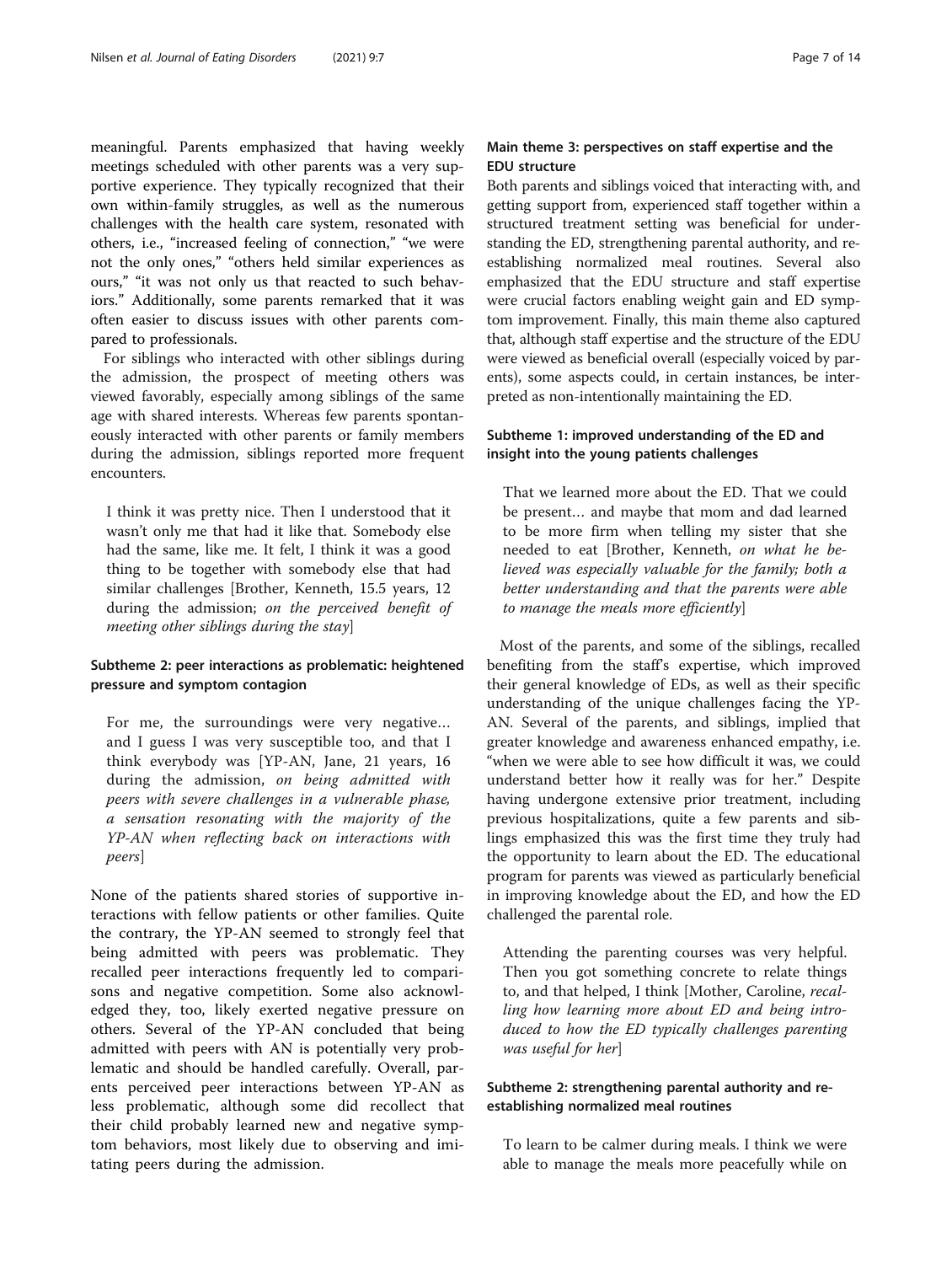the unit, compared with previously, then there was no such thing as a calm meal! And we got rid of weighing the food [Mother, Ruth, reflecting on the potential benefit of breaking patterns while being socialized into a meal structure compatible with a more normalized family life, and the prospect of unlearning of non-supportive behaviors]

Parents highlighted several aspects of the EDU structure as particularly beneficial for breaking patterns and in reestablishing normalized meal routines.

That I felt so secure, that the [meal] structure was so firm […] that was the first thing I was very satisfied with, that somebody, like, took the responsibility from us, so we could have some real help, since we didn't manage it [at home] [Mother, Sarah, on the potential benefit of parents being able to lean on a structure administered by the professionals]

Following Sarah's excerpt, the father continued to describe how the established routines and structure at the EDU aided in re-installing parental authority, which had more or less vanished under the pressures of the ED.

It was a very welcome feeling of not standing alone with everything […] We were, in a way, defeated as parents, and how should I put it? Ehm, we had no authority, no influence; we were no longer defined by our daughter as caregivers in relation to food. I think our daughter didn't perceive that we had anything reasonable to say concerning food, because she was so convinced she was right. So, to come here and get support for the parenting, that felt very meaningful [Father, Peter, on the EDUs potential of reinstalling and supporting parental authority]

Sarah (wife) later joined in and summed it up:

We regained a belief in our ability to function as parents […] we recovered self-confidence and a belief in that we can be parents and authority figures for our daughter [Mother, Sarah]

## Subtheme 3: enabling necessary weight gain

Although some of the YP-AN retrospectively acknowledged the necessity of weight gain to recover, parents and some siblings strongly emphasized the benefits of the admission in facilitating improvement on physical parameters. Weight gain and medical outcomes were predominantly ascribed to staff expertise, and enabled by the structure of the EDU, more than fueled by increased parental self-efficacy. Yet weight gain and related improvements were not uniformly perceived as linked with

improved psychological well-being, as reflected in Caroline's quote below:

To gain weight, you talked a lot about that, that it was supposed to help, and then you were supposed to get a clearer mind. We've witnessed quite the contrary with her [Mother, Caroline, referring to how she remembered that although emphasizing the inevitable necessity of weight gain; how difficult it was when her daughter Jane actually gained weight, and that psychological symptoms did not immediately recede as she felt she had been told over and over again]

## Subtheme 4: the unintended potential of treatment keeping parents in a bystander position

We didn't perceive ourselves as so important [during the admission]. It was more that our son was prioritized. That was most important [Father, Steven]

Although most parents voiced an initial need to step back and "let the experts take care of an unmanageable situation," the majority retrospectively perceived that treatment strengthened their role and position as caregivers (i.e., as reflected by the majority in subtheme 2 above). Still, we interpreted some parental views as acknowledging the potential of the treatment to maintain them in a bystander or sidelined position. For some, it was as if treatment failed to co-construct a collaborative relationship that strengthened their parental authority and relational agency.

Paul [Father]: I think, for my part, that it was reassuring that somebody could help my daughter, like, "Now we know she gets what she needs", "Now she's going to get better", that I felt was very reassuring […] still I felt that it was difficult. I didn't feel that I took part. I don't know if this was because I opted out or not, but I don't think so, it was like, you were supposed to join in and take part, still you were on the sideline […] It was like, the one who controlled everything and had the direction, it was that therapist, or the one being present at that moment [that were in charge] and I was in a way set aside, as I felt it…

Inger [Interviewer]: The therapist took over?

Paul [Father]: Yes, it was like that in a way, and further, I noticed on my daughter too […] like, she really needed to hear it from somebody [else] what she should do too, and it became much easier for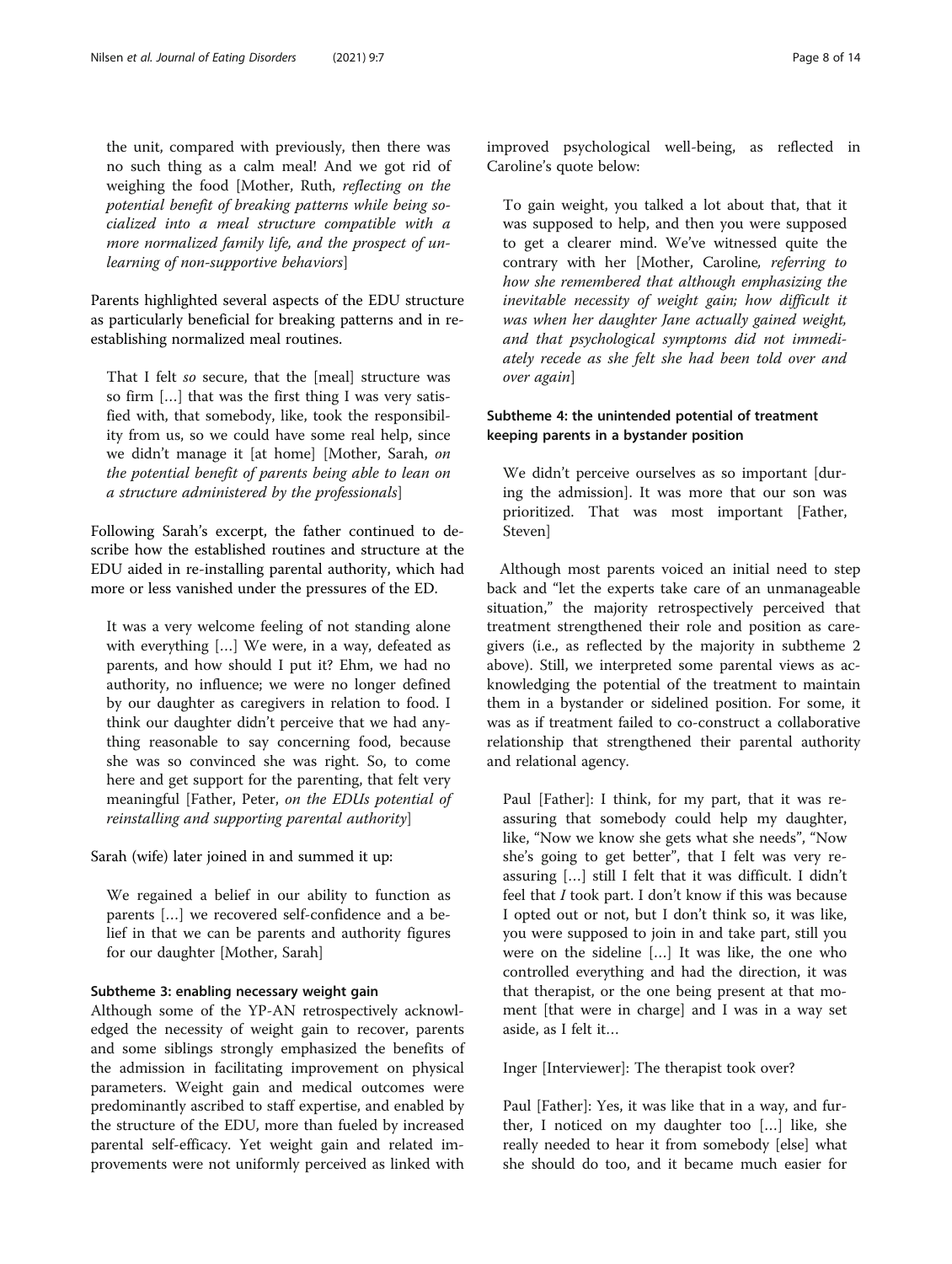her to listen to somebody else, of course, that knows this.

As we read this excerpt, together with other parental excerpts that touched upon Paul's perspectives, we recognized the potential of the YP-AN becoming dependent upon staff instructions and / or authority. This development could ultimately become a hindrance in aiding parental efficacy, and reinforce the idea that staff members are the "true" experts, thereby maintaining parents in a bystander position.

#### Main theme 4: influencing within-family relationships

This main theme captured contrasting views on how the admission was perceived as supportive and strengthening within-family relationships, while others viewed the admission as maintaining or increasing fragmentation.

#### Subtheme 1: strengthening within-family relationships

Parents and siblings shared a range of views relating to reduced relational distance, i.e., "we came closer," improved collaboration," "we managed to collaborate better." Several voiced enhanced within-family understanding of each other and the ED, i.e. "by being together we learned together and understood better," and reduced within-family conflicts, i.e., "things became calmer."

Sarah [Mother]: We felt we came closer to each other, that our collaboration improved, or…

Peter [Father]: Mhm… we experienced that as a family, too. All these conversations we had, and the groups and, yes, both the individual family sessions and couple sessions we had, and these group meetings with the other parents. Everything helped us to sort things out between us… so our relationship and to our daughter… I think it became a closer relationship [Both parents reflecting on noticing improved collaboration and strengthened relationships]

Although few of the YP-AN emphasized that having been admitted was aiding them directly (i.e., as personally perceived as supportive at the time), some reflected as Jane below, that although the admission paralleled an extremely difficult time period, looking back she had come to appreciate that the admission was of benefit for her parents, the family, and in strengthening relationships:

When I think back, I do believe it is the worst thing I've ever experienced [reflecting back on the time of the admission] [still] I did observe, there, that my parents seemed a bit happier, calmer. At home, I

felt it was like, police and thief, and our relationship was suffering when we were at home [prior to the admission], and I felt it was strengthened when we were there. They became more my supporters […] I would say it was of benefit for my family… [Jane, 21 years, 16 during the admission, recalling that although the admission represented the worst of memories, it was beneficial for the family]

## Subtheme 2: the potential of maintaining or increasing fragmentation

Although we assume that "living with the ED" had contributed to an increased sense of separateness for the afflicted families, some of the participants voiced concerns that the organization of the admission might represent a further division for some families, i.e., "as we did not stay there together, we became even more divided".

I feel in a way that we came closer to each other, but also that we in ways became divided. Mom was with my sister all the time [at the EDU], and then it was us three [at home]. We too came a bit closer, still it was a bit divided [Sister, Angie, 15 years, 12 during the admission, reflecting on the feeling of both getting closer with some family-members, and at the same time; a sensation of being divided]

This sense of disconnectedness was particularly echoed in some of the siblings' accounts. In particular, some of the youngest siblings found it challenging to spend less time with the parent who was frequently at the EDU; typically this was their mother. On the other hand, some siblings voiced the benefits of an improved relationship with their father as a consequence. This feeling of disconnectedness also resonated with some of the parents, who emphasized that if they could do "one thing over again," it would be to be admitted earlier to the specialized EDU, and to stay together as an entire family. These parents now believed that "they" as parents and "we" as the family would have benefited more from an earlier admission that included all family members.

## Main theme 5: being admitted is at best only half the job: reflections on leaving the EDU

This main theme captured realizations that discharge did not represent the end of living with an ED, or even signify the end of treatment, as some of the family members may have anticipated or hoped for initially when admitted. Although many viewed several aspects of hospitalization as beneficial, both for themselves and their family, it was clear that discharge from the EDU represented at best only half the job.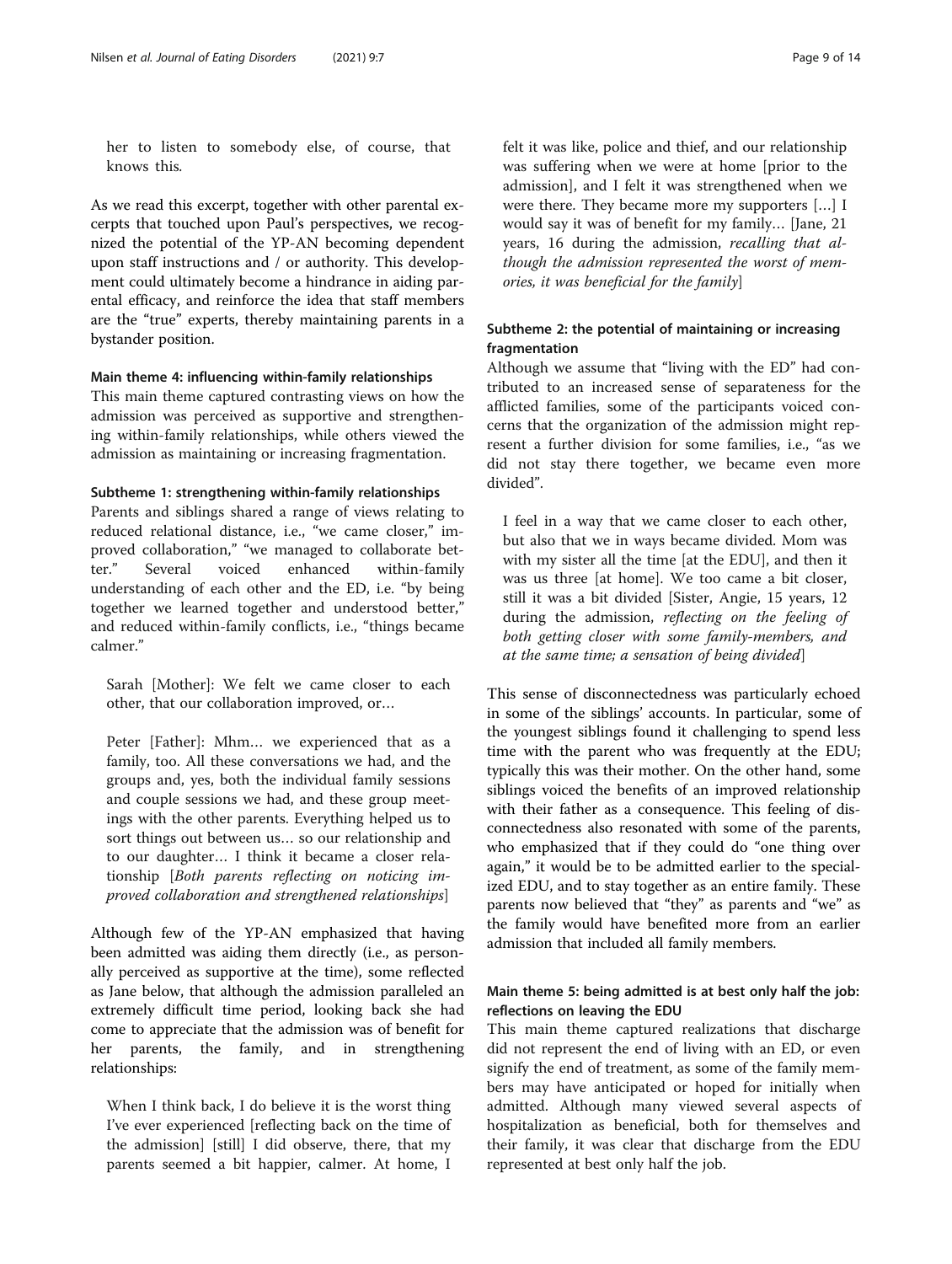## Subtheme 1: leaving the EDU while the ED is still on board

It was very final, at least for us, when we were discharged, it was like "goodbye" and that's it. We never made any calls and I guess there were no openings either? We never heard that we could, and we didn't do it anyhow. I guess we probably could have done it, and maybe have the chance to have a conversation with somebody, but we felt it was very final, that we were not supposed to make any calls [to the EDU] and I guess it often feels like this, that it is a bit abrupt after such a long admission [Mother, Linda, reflecting back on discharge]

The majority of the participants remembered the immediate phase following discharge as very difficult. The ED was still present and exerted a great influence on the YP-AN and daily life as a family. Despite practice managing the recommended meal structure at the EDU during planned leaves, several parents acknowledged a prolonged admission or additional follow-up at the EDU as potentially beneficial after discharge. Some parents suggested that a scheduled brief "booster" re-admission would be beneficial, without having to undergo a full relapse to gain re-admission at the EDU or inpatient treatment elsewhere. Although discharge was known in advance and planned to a certain extent, several of the parents still perceived discharge as occurring suddenly and implied that it was not properly planned.

Even some of the YP-AN who initially resisted hospitalization felt the admission ended abruptly with insufficient planning and predictability. Some even reflected that a longer admission would have been beneficial, as they realized they had remaining ground to cover.

When I was admitted, at the time I didn't eat by myself [nasogastric tube] … Nor did I start with serving myself, and [thus] did never practice that, so, that I think was something we could have worked on… [Diana, 20 years, 17 during the admission, on the potential benefit of having progressed further before being discharged]

## Subtheme 2: being transferred back to where it did not work out in the first place

I didn't feel they had sufficient expertise; they didn't follow up appropriately [Father, Anthony, on the decision of not going back to the local outpatient clinic after discharge]

Most parents voiced concerns related to a treatment impasse at the local outpatient clinic prior to the admission, and found it difficult to accept a referral back to a treatment setting "where it did not work out in the first place." The majority had lost confidence in the local outpatient clinic and doubted the treatment team could provide assistance following admission to the familybased inpatient program. Skepticism was probably fueled by previous encounters and likely reinforced by receiving highly specialized treatment at the EDU. Similarly, several of the YP-AN also reflected on the paradox of being referred back to the same treatment setting where treatment had previously failed.

I was sent back to the outpatient clinic where I had been prior to the admission and that did not work out at all. And the fact that I was sent back to that place, that was kind of… yes, it did not work out to say it bluntly. So, I'm having a hard time figuring out that one, why it was like that […] And I met a person at the outpatient clinic that didn't know much, and that was very frustrating and contributed to the ED growing and gained more space again [Molly, 18 years, 15 during the admission, on finding it difficult to accept that she had to go back to where it did not work, while implying how crucial expertise can be to prevent things getting worse]

One solution for some families involved seeking treatment at a private practice instead of returning to the local outpatient clinic. Although initiated by parents, the decision resonated with the YP-AN's skepticism in returning to treatment at the local outpatient clinic.

We didn't go back to the outpatient clinic, because we couldn't see that there was any therapist there that understood anything of this, and I have to say that we were very lucky to get in touch with a private practitioner, so we started there [Mother, Caroline, on the difficulties with trusting the local outpatient clinic for further follow up post discharge, and recalling how all in all satisfied she was with finding an experienced private practitioner for her daughter and their family]

Subtheme 3: for siblings, leaving the EDU meant leaving treatment for good: calling for better sibling involvement Siblings also recalled continued hardships for the families following discharge. None of the siblings received additional involvement in treatment post-discharge. Upon reflection, parents and siblings called for a greater focus on siblings during the admission, as "siblings are an equally important part of the family," including siblings beyond chance meetings and an occasional session with a therapist.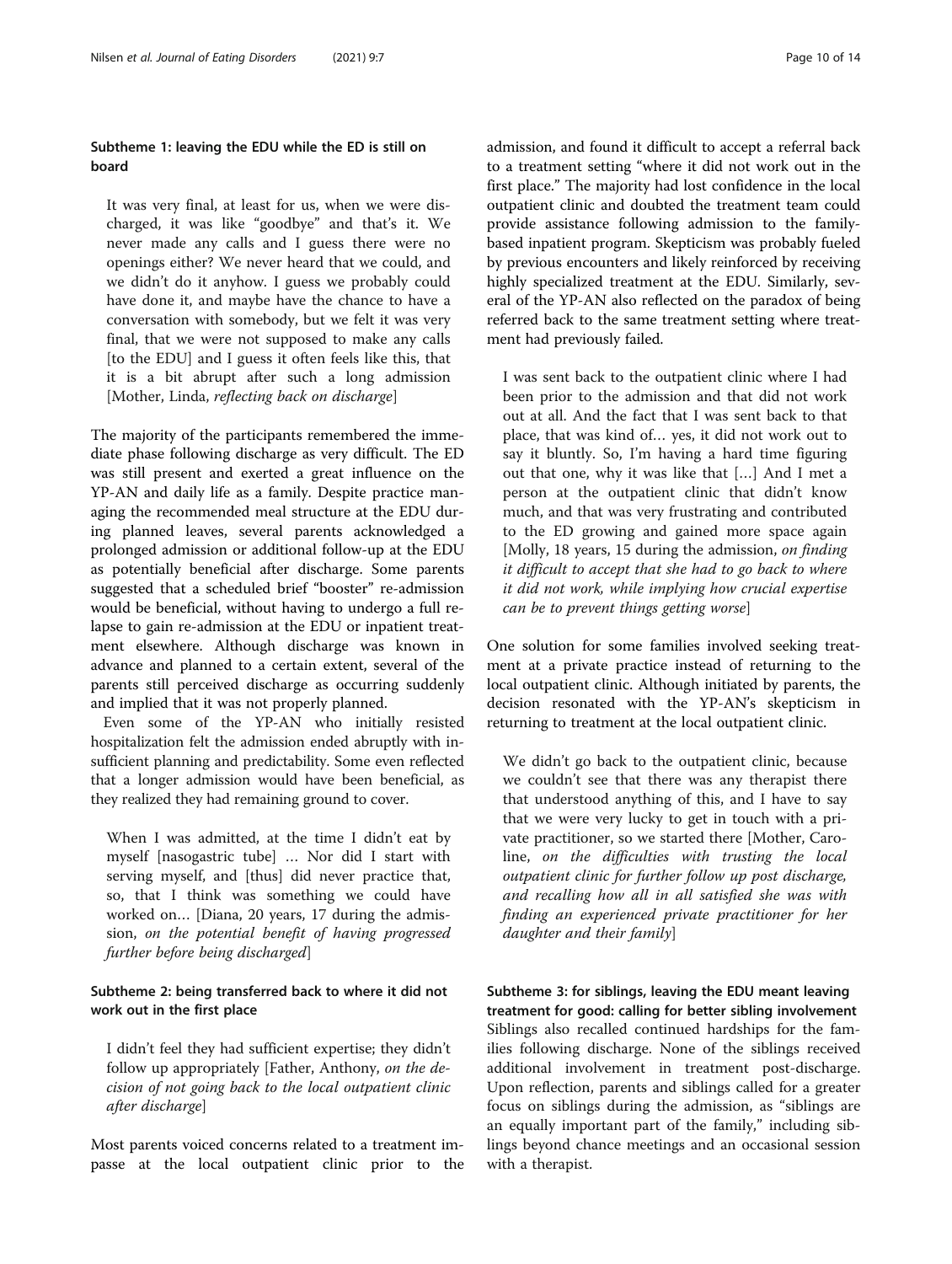## **Discussion**

The current study contributes novel knowledge regarding user experiences which can supplement emerging research on adapting core aspects of evidence-based outpatient FBT into higher levels of care [\[6](#page-12-0), [7](#page-12-0), [16](#page-12-0), [17](#page-12-0)]. Findings revealed five main themes capturing 14 subthemes (cf. Table [1](#page-4-0) for brief summary). No evidence was found of any shared post-treatment family narrative. Participants demonstrated considerable diversity in viewpoints, which was interpreted as being contingent upon their role in the family, responsibilities and relationship to the ED. Without prescribing definitive answers, we believe the results have several implications for treatment providers working within a family-based inpatient treatment approach.

Main theme 1: Expectations and evaluation of needs. Entering treatment from different vantage points. This main theme is a useful reminder of the importance of recognizing and valuing the individual needs of families, and refraining from making immediate generalizations of YP-AN and their family members. Families are inevitably constituted by individuals that think, feel and behave differently, even while navigating the apparent "same" social phenomena such as hospitalization. During the pre-admission phase, we believe it is critical to allow sufficient time to explore central issues together with the YP-AN, their family, and the referral system. The findings suggest that different levels of readiness for change, knowledge of the ED as well as preparedness for the admission, in addition to varied expectations and needs are important to explore in-depth prior to an admission. Therefore, we strongly recommend that preadmission sessions move beyond simply sharing information about the treatment program. The treatment team should enable sufficient time to transparently explore the mutual expectations of family members and treatment providers, investigate previous treatment experiences in-depth, and begin negotiating roles and responsibilities aligning with the overarching family-based treatment approach. Theme 1 also suggests the potential of providing YP-AN and their family members more structured or planned interventions prior to the admission. Without prescribing specific types of interventions, we would recommend the consideration of motivational enhancement sessions for the YP-AN [[29](#page-13-0), [30](#page-13-0)] in addition to a brief education program for parents aligning with the skills and content espoused by a familybased approach [[25,](#page-13-0) [31](#page-13-0)]. It is feasible that an investment in greater resources prior to the admission may optimize the starting point and help the admission become more efficient. Lastly, the first theme emphasizes the importance of enhancing the focus on sibling involvement prior to the admission. Parents should not be left alone in determining how siblings should be informed and / or involved, as sibling involvement should naturally constitute a part of pre-treatment planning for a family-based admission for adolescent AN.

Main theme 2: Interactions with peers during the admission as highly beneficial or problematic. The finding that parents valued the mutual support and sharing of experiences with other families is consistent with prior studies of parental peer support and treatment satisfaction in multi-family group therapy [\[1](#page-12-0)]. Similarly, the difficulties in navigating peer relationships experienced by YP-AN during admission have also been reported in previous studies [[19](#page-12-0), [32](#page-13-0), [33\]](#page-13-0). Siblings' perspectives indicated the benefit of engaging with other siblings, highlighting the importance of enhanced sibling interactions during admissions. Overall, the second main theme suggests the importance of strengthening multi-family work during admissions [\[34\]](#page-13-0). Inspired by these findings, we recommend that treatment providers carefully review how peer interactions are enabled and managed during admissions, and to evaluate how the inpatient context can be further optimized to utilize the rich knowledge base embedded in the family members' lived experiences [\[1,](#page-12-0) [35](#page-13-0)]. Specifically, results remind treatment providers to carefully identify and counter negative peer dynamics between the YP-AN during admissions, and to create opportunities to facilitate peer support. The latter is a potential direction of further investigation in collaboration with YP-AN who have prior inpatient treatment experience.

Main theme 3: Perspectives on staff expertise and the EDU structure. The majority of parents viewed the EDU structure and staff expertise as aiding their perceived parental self-efficacy, which is one of the proposed mechanisms of change in family-based treatments [[6](#page-12-0)]. It is encouraging that most parents reported observable behavior change or symptom improvement, not simply treatment satisfaction. Such improvements tended to generally be ascribed to the opportunity to interact with knowledgeable staff and being supported by the EDU structures. Although encouraging, we believe the EDU needs to continue focusing on enabling parental empowerment during admissions  $[6, 11]$  $[6, 11]$  $[6, 11]$ . Importantly, the current findings suggest that perceived enhanced parental self-efficacy was not universally experienced. Similar to outpatient FBT [[8\]](#page-12-0), inpatient admission is not a panacea, and there is no "one way" to empower all parents. As parents and families enter treatment with unique vulnerabilities, experiences and needs, the therapeutic task of empowering parents must be continually negotiated and tailored to the individual parent's needs and vantage point.

Main theme 4: Influencing within-family relationships in different ways. Findings indicated that treatment was generally perceived to strengthen within-family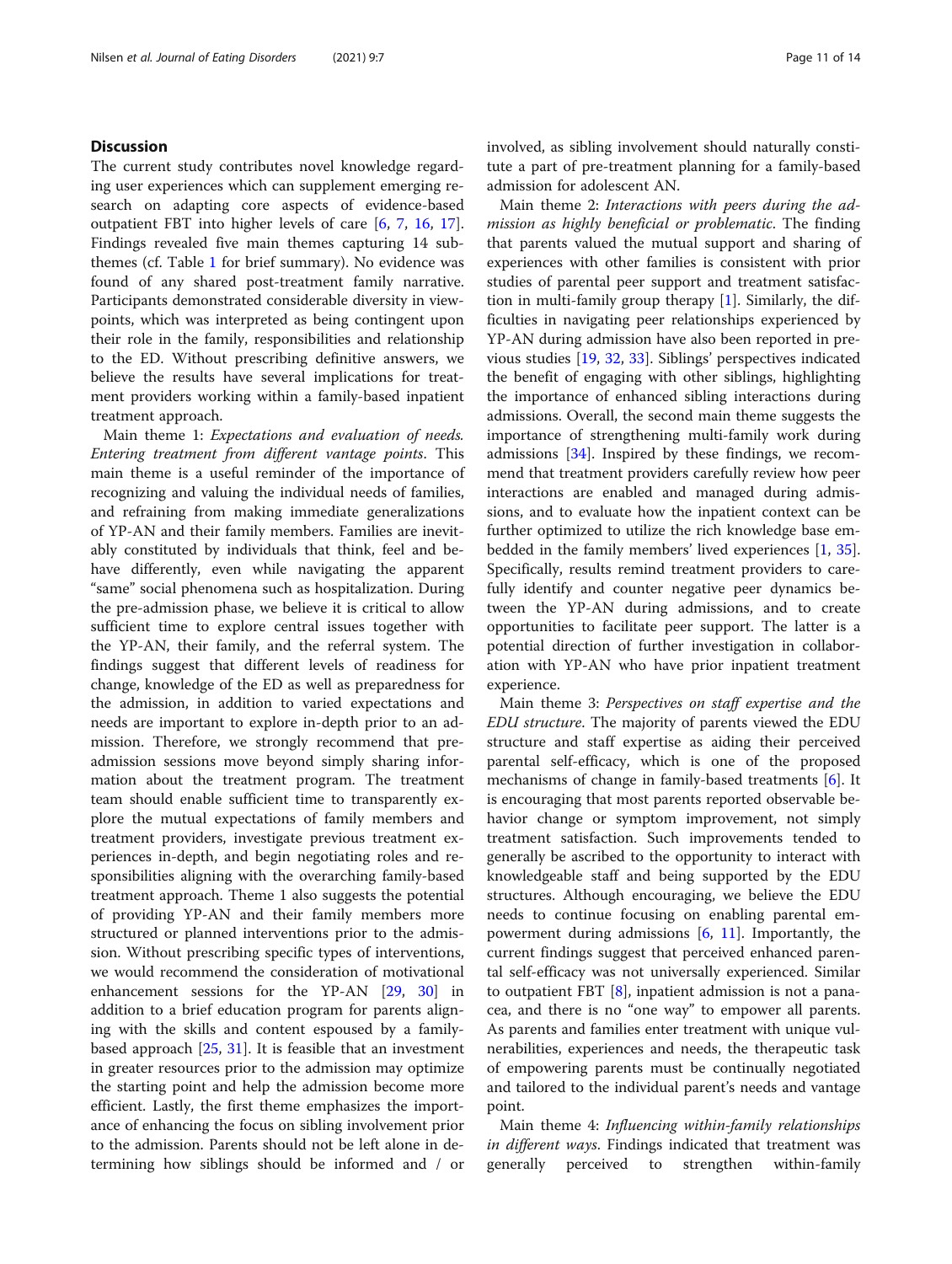relationships. This is a reassuring finding, as preventing fissures in relationships and strengthening collaboration within families comprise the core tenants of familybased treatment. Findings are also in accordance with an Australian study of an intensive 2-week family admission program [\[18\]](#page-12-0). Although findings generally aligned with the rationale for offering a family-based inpatient program, findings also question the family-based foundation of the program design, as none of the participating families stayed for the entire length of the admission. Thus, it is reasonable to question how family-based the program "really" is, when important members of the family system were rarely represented at the EDU, and thus not actively engaged in treatment. Involving the "whole" family is usually advocated in the literature, as this constitutes a pillar when providing treatment. Still, the prominent stance of "including the family" is often far removed from the day-to-day realities. This seems to resonate with research showing that clinicians regularly fail to sufficiently involve family members even when providing standard FBT, a treatment model that explicitly aims to include the family [\[36,](#page-13-0) [37\]](#page-13-0). Admitting a family for a prolonged time period is obviously demanding on resources and represents a highly complex treatment situation for which clear evidence to guide treatment providers is scarce. Research is sorely needed to understand how to best optimize the inpatient setting and to investigate whether engaging the whole family to a greater extent during hospitalizations can improve outcome and facilitate successful transitions after discharge.

Main theme 5: Being admitted is at best only half the job: reflections on leaving the EDU. In accordance with previous literature [[12,](#page-12-0) [38\]](#page-13-0), transitioning between services represented a vulnerable phase for our families. In general, findings suggested that clinicians carefully plan discharge with the family, and maintain a collaborative relationship with the referral system during the admission. As suggested by our findings, we believe that planning for discharge, and the vulnerable phase after the admission, needs to be properly addressed early during the admission. This includes exploring the expectations of family members, as well as the treatment providers responsible for referral and aftercare, regarding the goals of admission. This effort ensures expectations and goals are transparent, and can help orient everyone involved about the "reality" of the admission being a temporary part of the journey toward recovery [[4\]](#page-12-0). All YP-AN, by definition, will need further specialized care after participation in the family-based admission, and therefore, a plan for the follow-up phase should ideally be decided upon prior to the admission and negotiated based on treatment progression. Collaboration with the referral system should be given more attention prior to the admission, and during treatment, in order to minimize the likelihood of families perceiving discharge as abrupt and poorly planned.

#### Strengths and limitations

Investigating user perspectives from three different positions (patient, parents, and siblings) is viewed as a strength. Throughout the analysis, we maintained a focus on the family. In our view, the experience of families is perhaps paradoxically lacking in many qualitative studies of family-based interventions, which often focus on the single views of the patient, parents, or siblings. An obvious limitation is the retrospective nature of the study. Unquestionably, the time elapsed between discharge and follow-up interviews may influence participants' recollections. Still, time has also enabled participants to reflect from a potentially more mature, self-reflexive, and thus, less emotionally-laden position, compared to being interviewed shortly after discharge. Another limitation is the sampling strategy. As few intact families were available in the dataset  $(N = 8)$ , results cannot be generalized broadly, and different families may have provided difference responses. Thus, the analysis does not claim to provide a narrative on how family members generally experience family-based inpatient treatment. In addition, the specialized EDU treatment setting which offered treatment comprises a specific context not necessarily generalizable to other regions and countries. Still, we believe the findings, in addition to clinical implications derived, offer valuable insight and are relevant for treatment providers aiming to optimize family-based treatment at higher levels of care. Another limitation is that several interviewers with varying levels of interview skills took part in conducting the interviews. This may have affected the richness of the data. We also question whether the retrospective interview data, as in the current study, provides the best data source to inform further treatment development, which is the overarching aim for our qualitative research projects. Future research should aim to generate more detailed descriptions to guide the development of familybased treatment for adolescent AN at higher levels of care. We suggest improving the system for administering interviews (e.g., to administer interviews both during treatment and soon after discharge), together with ethnographic fieldwork in order to study practice as it unfolds in real time. Lastly, a potential limitation worth mentioning is that the patient and sibling transcripts have been utilized in our previous research, although with a different research purpose. This can have influenced both analysis and findings in the current study.

## Conclusions

Our study offers insight into how former inpatients and their family members experienced an inpatient treatment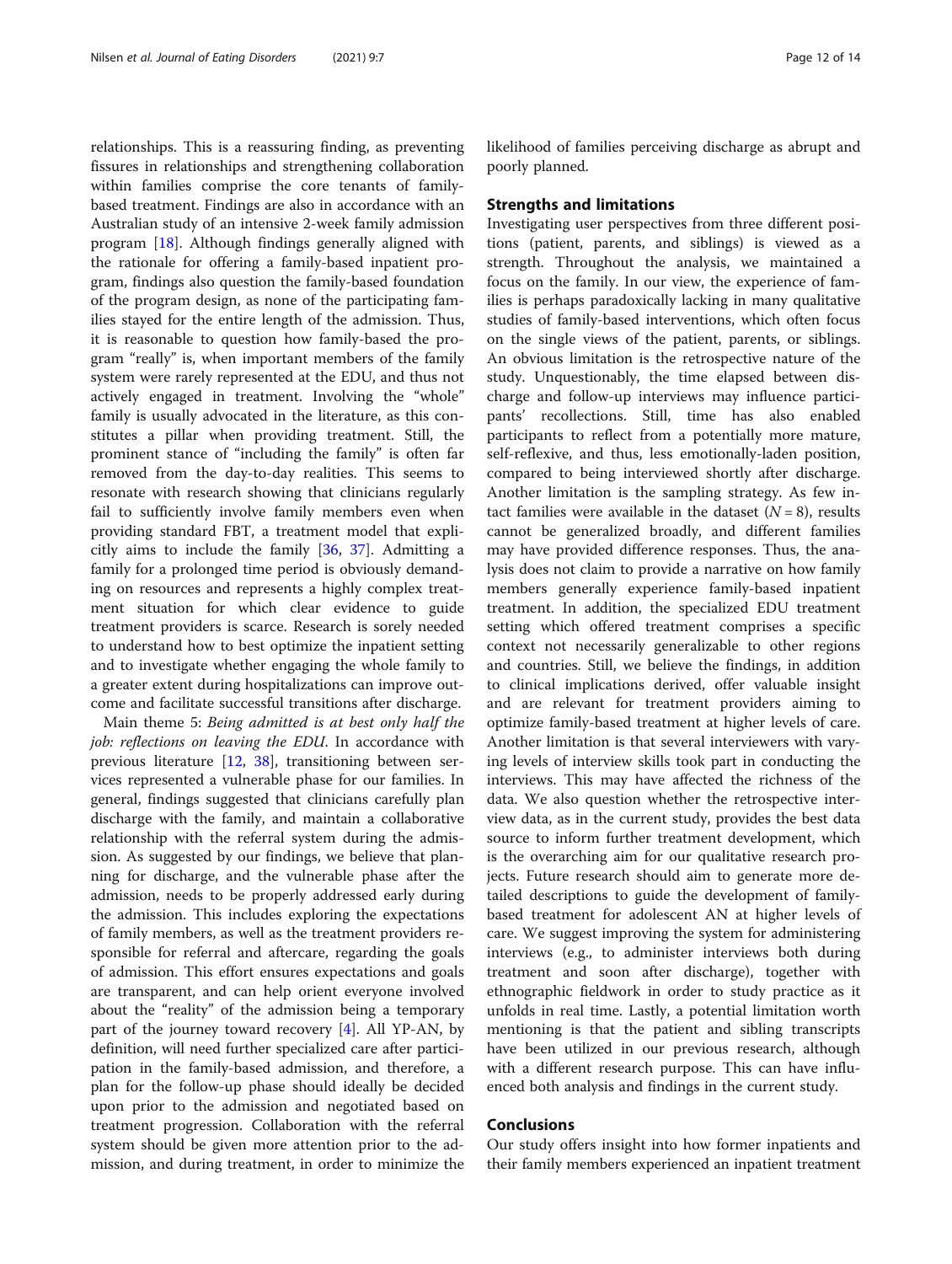<span id="page-12-0"></span>program designed to align treatment with the central elements of an outpatient family-based treatment approach for adolescent anorexia nervosa. Overall, the findings support emerging research underlining the necessity of strengthening the family-based treatment approach within intensified treatment settings. Moreover, the results emphasized the need for more knowledge on how to optimize inpatient treatment as well as the importance of providing smooth transitions between care settings.

#### Abbreviations

AN: Anorexia nervosa; FBT: Family-based treatment; EDU: Eating disorder unit; YP-AN: Young person with anorexia nervosa; TA: Thematic analysis; IPA: Interpretative phenomenological analysis

#### Acknowledgements

The authors would like to thank all the participants for their greatly appreciated contributions to this research. We also would like to thank Anne-Lise Kvakland, Cathrine Olsen Voldnes, Tore William Larsen and Annika Rø for their contributions in conducting interviews. Special thanks to PhD Deborah Lynn Reas for the English proofreading.

#### Authors' contributions

Together with JVN, IH made a substantial contribution to developing the interview guides. IH was leading and supervising the data collection. JVN transcribed the interviews, read and re-read the whole data set several times. TWH read all transcripts. The process of developing the theme structure and analyzing and interpreting the data material was a collaborative effort between JVN and TWH, and done in dialogue with HWO, with JVN taking the lead throughout the process. JVN wrote the first draft of the manuscript. HWO supervised the whole process together with ØR and TWH, and all authors made substantial contributions to the final paper. All listed authors are accountable for all aspects of the work, including issues related to accuracy and integrity. All authors read and approved the final version of the manuscript.

#### Funding

The research reported in this paper was supported by the Regional Department for Eating Disorders, Oslo University Hospital, Norway.

#### Availability of data and materials

The dataset collected and analyzed during the current study are not publicly available as this could compromise participant privacy. The corresponding author can be contacted on reasonable request with questions considering the dataset.

#### Ethics approval and consent to participate

Ethics approval was granted by the Regional Committee for Medical Research ethics, South East Norway [REK2014/2223]. All participants gave their written consent to participate.

#### Consent for publication

Not applicable.

#### Competing interests

The authors declare that they have no competing interests.

#### Author details

<sup>1</sup>Department of Psychology, University of Oslo, Oslo, Norway. <sup>2</sup>Regional Department for Eating Disorders, Division of Mental Health and Addiction, Oslo University Hospital, Oslo, Norway. <sup>3</sup>Institute of Clinical Medicine, University of Oslo, Oslo, Norway.

#### References

- 1. Eisler I, Simic M, Hodsoll J, Asen E, Berelowitz M, Connan F, et al. A pragmatic randomised multi-Centre trial of multifamily and single family therapy for adolescent anorexia nervosa. BMC Psychiatry. 2016;16:422.
- 2. Lock J, Le Grange D. In: Le Grange D, Russell G, editors. Treatment manual for anorexia nervosa : a family-based approach. 2nd ed. New York: Guilford Press; 2013.
- 3. Hilbert A, Hoek H, Schmidt R. Evidence-based clinical guidelines for eating disorders: international comparison. Curr Opin Psychiatr. 2017:423–37.
- 4. Isserlin L, Spettigue W, Norris M, Couturier J. Outcomes of inpatient psychological treatments for children and adolescents with eating disorders at time of discharge: a systematic review. J Eat Disord. 2020;8(1):32.
- 5. Lock J, Le Grange D. Family-based treatment: where are we and where should we be going to improve recovery in child and adolescent eating disorders. Int J Eat Disord. 2019;52(4):481–7.
- 6. Hoste RR. Incorporating family-based therapy principles into a partial hospitalization programme for adolescents with anorexia nervosa: challenges and considerations. J Fam Ther. 2015;37(1):41–60.
- 7. Halvorsen I, Reas DL, Nilsen JV, Ro O. Naturalistic outcome of family-based inpatient treatment for adolescents with anorexia nervosa. Eur Eat Disord Rev. 2017.
- 8. Le Grange D, Lock J. Family-based treatment is overvalued: reply to Strober. Adv Eat Disord. 2014;2(3):297–9.
- 9. Toulany A, Wong M, Katzman DK, Akseer N, Steinegger C, Hancock-Howard RL, et al. Cost analysis of inpatient treatment of anorexia nervosa in adolescents: hospital and caregiver perspectives. CMAJ Open. 2015;3(2): E192–E7.
- 10. Wallis A, Alford C, Hanson A, Titterton J, Madden S, Kohn M. Innovations in Maudsley family-based treatment for anorexia nervosa at the Children's Hospital at Westmead: a family admission programme. J Fam Ther. 2013;35: 68–81.
- 11. Murray SB, Anderson LK, Rockwell R, Griffiths S, Le Grange D, Kaye WH. Adapting family-based treatment for adolescent anorexia nervosa across higher levels of patient care. Eat Disord. 2015;23(4):302–14.
- 12. Treasure J, Schmidt U, Hugo P. Mind the gap: service transition and interface problems for patients with eating disorders. Br J Psychiatry. 2005; 187:398–400.
- 13. Khalsa SS, Portnoff LC, McCurdy-McKinnon D, Feusner JD. What happens after treatment? A systematic review of relapse, remission, and recovery in anorexia nervosa. J Eat Disord. 2017;5:20.
- 14. Rockwell RE, Boutelle K, Trunko ME, Jacobs MJ, Kaye WH. An innovative short-term, intensive, family-based treatment for adolescent anorexia nervosa: case series. Eur Eat Disord Rev. 2011;19(4):362.
- 15. Fjelkegård M, Hausswolff-Juhlin Y, Olsen EM. Hur påverkar involvering av familjen heldygnsbehandling av barn och tonåringar med restriktiv ätstörning? Fokus på familien. 2020;48(1):22–31.
- 16. Rienecke RD, Richmond RL. Three-month follow-up in a family-based partial hospitalization program. Eat Disord. 2018;26(3):278–89.
- 17. Spettigue W, Norris ML, Douziech I, Henderson K, Buchholz A, Valois DD, et al. Feasibility of implementing a family-based inpatient program for adolescents with anorexia nervosa: a retrospective cohort study. Front Psychiatry. 2019;10:887.
- 18. Fink K, Rhodes P, Miskovic-Wheatley J, Wallis A, Touyz S, Baudinet J, et al. Exploring the effects of a family admissions program for adolescents with anorexia nervosa. J Eat Disord. 2017;5:51.
- 19. Nilsen J-V, Hage TW, Rø Ø, Halvorsen I, Oddli HW. Family-based inpatient treatment for adolescent anorexia nervosa: a thematic analysis of former patients' post-treatment reflections. Eat Disord. 2019:1–18.
- 20. Halvorsen I, Ro O. User satisfaction with family-based inpatient treatment for adolescent anorexia nervosa: retrospective views of patients and parents. J Eat Disord. 2019;7:12.
- 21. Fjermestad KW, Rø AE, Espeland KE, Halvorsen MS, Halvorsen IM. "Do I exist in this world, really, or is it just her?" Youths' perspectives of living with a sibling with anorexia nervosa. Eat Disord. 2020;28(1):80-95.
- 22. Nilsen J-V, Hage TW, Rø Ø, Halvorsen I, Oddli HW. Minding the adolescent in family-based inpatient treatment for anorexia nervosa: a qualitative study of former inpatients' views on treatment collaboration and staff behaviors. BMC Psychol. 2019;7(1):72.